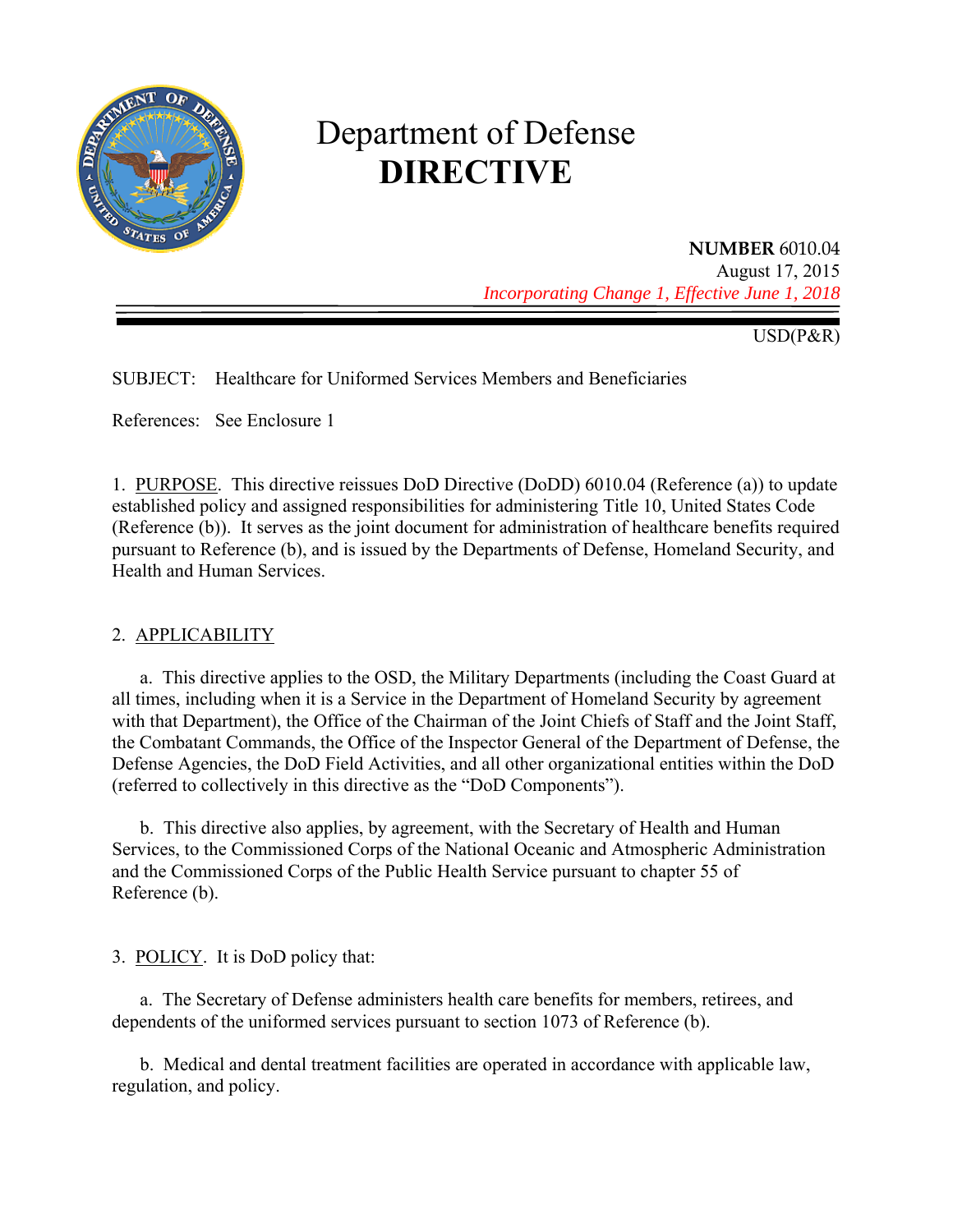c. The Civilian Health and Medical Program of the Uniformed Services (CHAMPUS)/TRICARE health care entitlements are provided consistent with the provisions of Title 32, Code of Federal Regulations (Reference (c)).

d. Determinations of eligibility are made and recorded in the Defense Enrollment Eligibility Reporting System as outlined in DoD Instruction (DoDI) 1000.13 (Reference (d)).

e. Health care beneficiaries have access to military treatment facilities consistent with sections 1074(c), 1076, 1079, and 1086 of Reference (b) and other applicable laws and regulations.

 (1) Priorities for access to health care are in accordance with the provisions of section 199.17 of Reference (c).

 (2) Access to health care services in medical treatment facilities is subject to the availability of facilities and equipment and the capabilities of the staff.

f. The DoD will make mutually beneficial healthcare resource sharing arrangements with the Department of Veterans Affairs in accordance with section 1104 of Reference (b).

g. The designated provider program involving DoD and certain former public health service hospitals is administered in accordance with sections 721-727 of Public Law 104-201 (Reference (e)).

4. RESPONSIBILITIES. See Enclosure 2.

5. RELEASABILITY. **Cleared for public release**. This directive is available on the Internet from the DoD Issuances Website at http://www.dtic.mil/whs/directives. *This directive is available on the Directives Division Website at http://www.esd.whs.mil/DD/.* 

6. EFFECTIVE DATE. This directive is effective August 17, 2015.

Carter Secretary of Defense

Enclosures 1. References 2. Responsibilities Glossary

Sylvia Mathews Burwell

Secretary of Health

and Human Services

v of Homeland Security

*Change 1, 06/01/2018* 2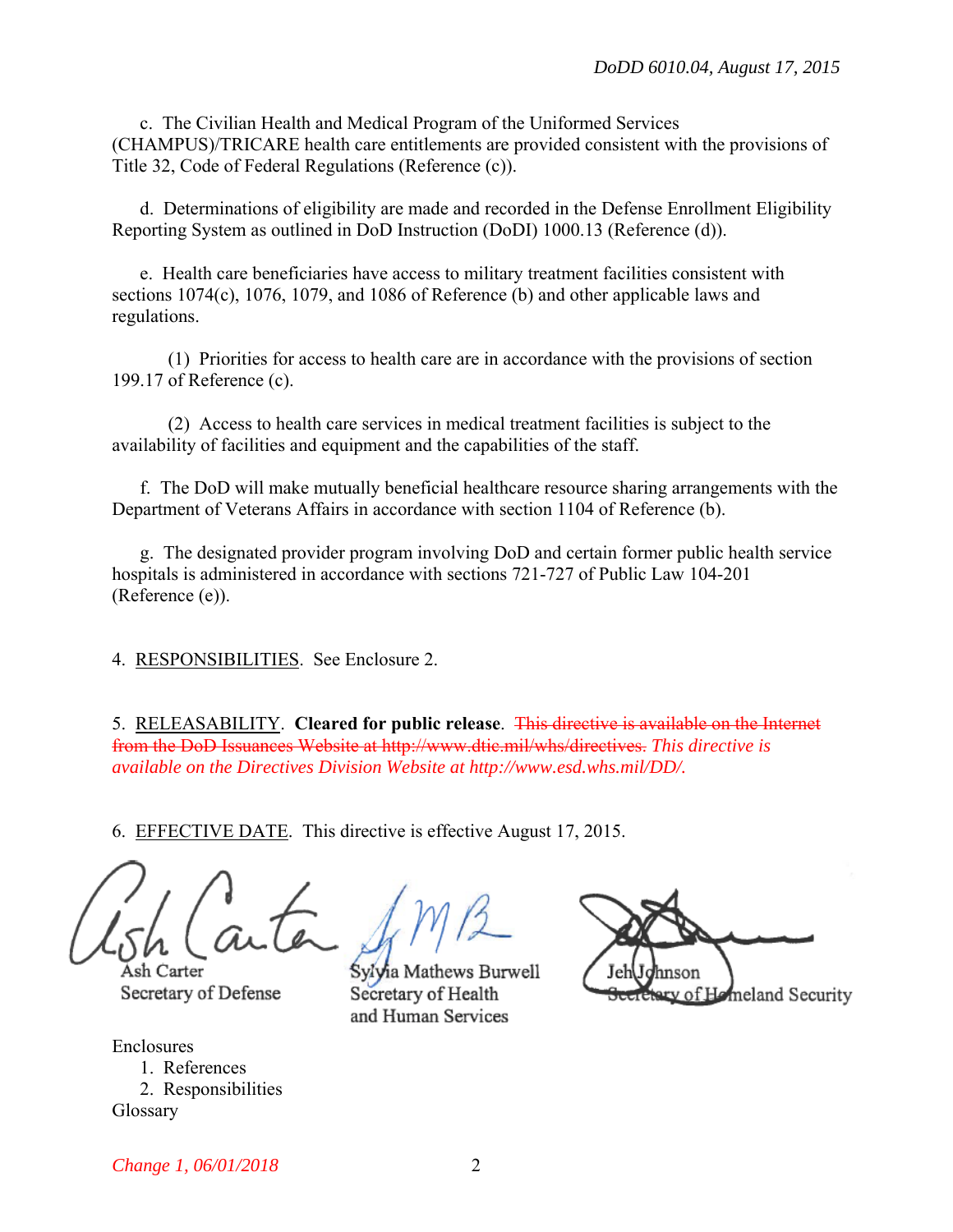## ENCLOSURE 1

#### REFERENCES

- (a) DoD Directive 6010.04, "Healthcare for Uniformed Services Members and Beneficiaries," March 15, 2007, as amended (hereby cancelled)
- (b) Title 10, United States Code
- (c) Part 199 of Title 32, Code of Federal Regulations
- (d) DoD Instruction 1000.13, "Identification (ID) Cards for Members of the Uniformed Services, Their Dependents, and Other Eligible Individuals," January 23, 2014*, as amended*
- (e) Sections 721-727 of Public Law 104-201, "The National Defense Authorization Act for Fiscal Year 1997," September 23, 1996
- (f) DoD Directive 5136.01, "Assistant Secretary of Defense for Health Affairs (ASD(HA))," September 30, 2013*, as amended*
- (g) DoD Directive 5136.13, "Defense Health Agency (DHA)," September 30, 2013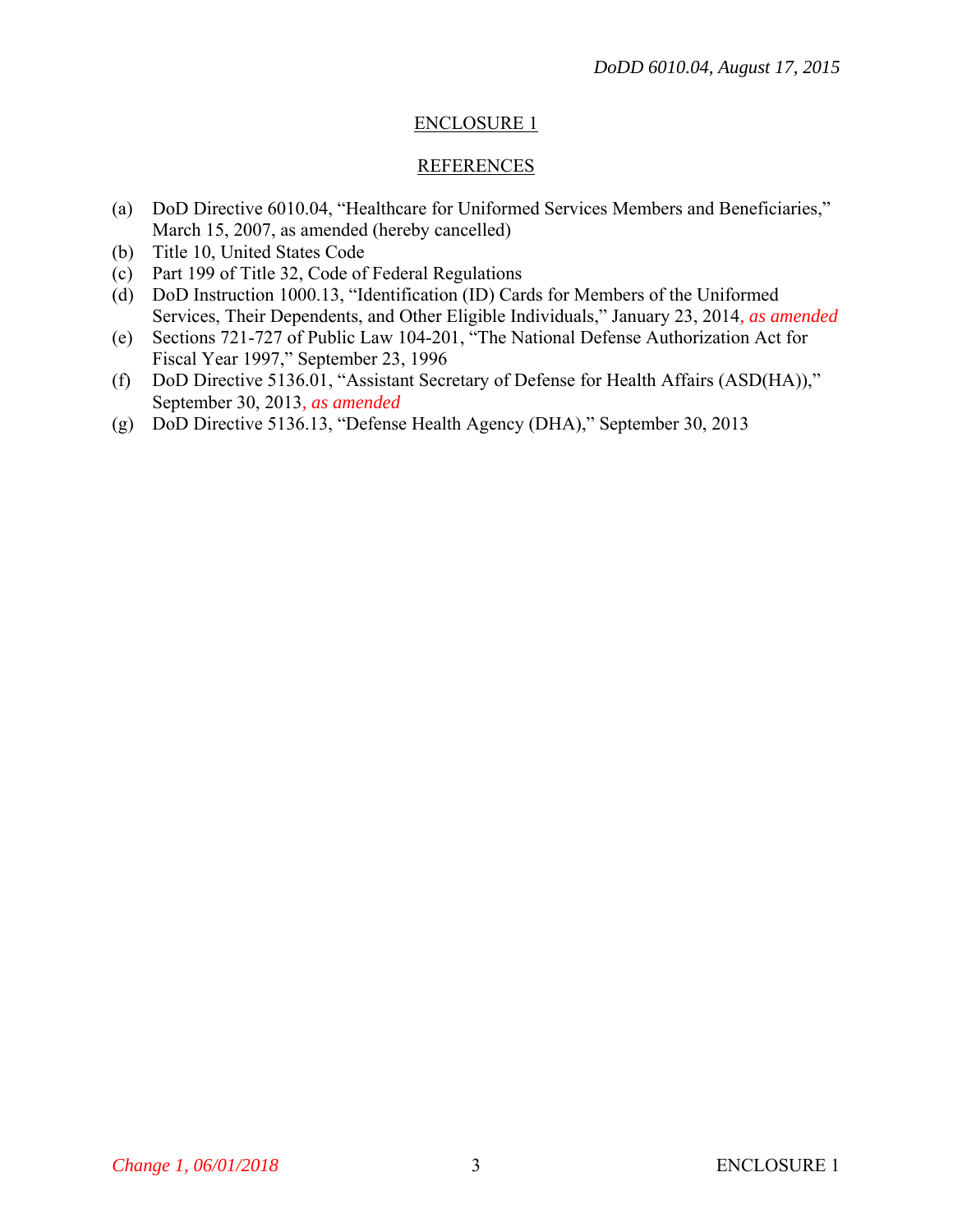#### ENCLOSURE 2

### RESPONSIBILITIES

#### 1. ASSISTANT SECRETARY OF DEFENSE FOR HEALTH AFFAIRS (ASD(HA). Under the authority, direction, and control of the Under Secretary of Defense for Personnel and Readiness (USD(P&R)), the ASD(HA):

a. Ensures the effective execution of the DoD medical mission, providing and maintaining readiness for medical services and support to members of the Military Services, including during military operations, their families, those held in the control of the Military Services, and others entitled to or eligible for DoD medical care and benefits, including those under TRICARE and other DoD health resources in accordance with DoDD 5136.01 (Reference (f)).

b. Approves submission of Reference (c) and its amendments, in consultation with the administering Secretaries.

c. Develops guidance to implement this directive in accordance with Reference (f).

d. In accordance with DoDD 5136.13 (Reference (g)), ensures the Director, Defense Health Agency:

(1) Manages the implementation of policy issued by the Secretary of Defense or the USD(P&R) for DoD medical and dental programs.

(2) Serves as the program manager for TRICARE health and medical resources, supervising and administering TRICARE programs, funding, and other resources within the DoD.

(3) Oversees the TRICARE Program in accordance with Reference (c), for the delivery of and payment for health care services from civilian sources for eligible health care beneficiaries.

(4) Operates military treatment facilities in the National Capital Region under its purview in accordance with applicable laws and regulations.

#### 2. SECRETARIES OF THE MILITARY DEPARTMENTS. The Secretaries of the Military Departments:

a. Except for National Capital Region military treatment facilities operated by DHA, operate military treatment facilities, make eligibility determinations, and administer policies that provide uniformed services members and eligible beneficiaries access to DoD medical and dental programs.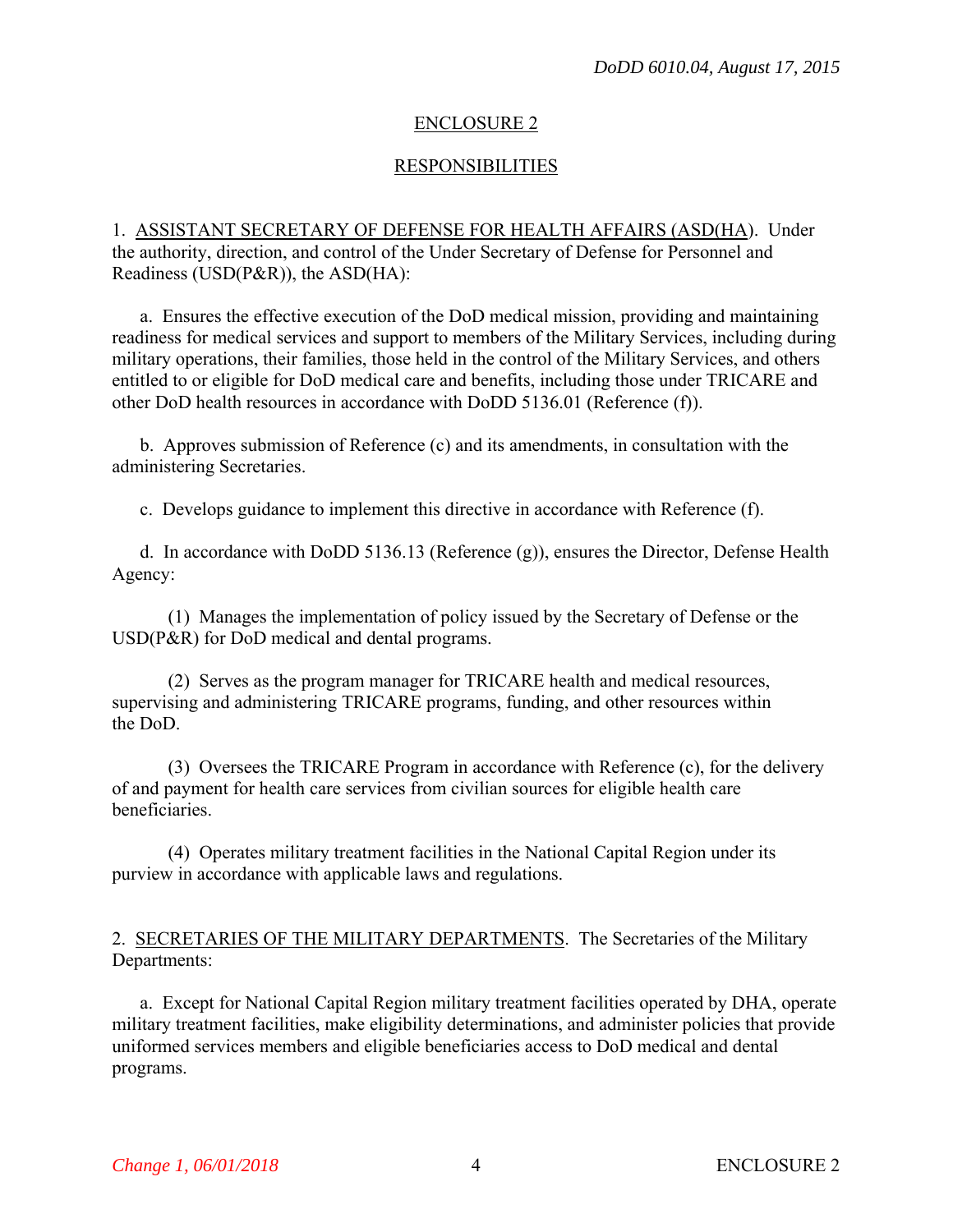b. Ensure eligibility determinations are recorded in the Defense Enrollment Eligibility Reporting System as outlined in Reference (d).

3. SECRETARY OF THE DEPARTMENT OF HOMELAND SECURITY. The Secretary of the Department of Homeland Security:

a. Provides medical and dental care to entitled uniformed services personnel (as described in paragraphs 2a and 2b above the signature of this directive) and administers policy that provides uniformed services beneficiaries access to the DoD medical and dental programs.

b. Determines eligibility of U. S. Coast Guard beneficiaries (as described in paragraphs 2a and 2b above the signature of this directive) and ensures eligibility determinations are recorded in the Defense Enrollment Eligibility Reporting System as outlined in Reference (d).

#### 4. SECRETARY OF THE DEPARTMENT OF HEALTH AND HUMAN SERVICES. The Secretary of the Department of Health and Human Services with respect to the Commissioned Corps of the National Oceanic Atmospheric Administration and the Commissioned Corps of the Public Health Service:

a. Administers policy that provides entitled uniformed services beneficiaries (as described in paragraphs 2a and 2b above the signature of this directive) access to DoD medical and dental programs.

b. Determines eligibility of uniformed services beneficiaries (as described in paragraphs 2a and 2b above the signature of this directive) and ensures eligibility determinations are recorded in the Defense Enrollment Eligibility Reporting System as outlined in Reference (d).